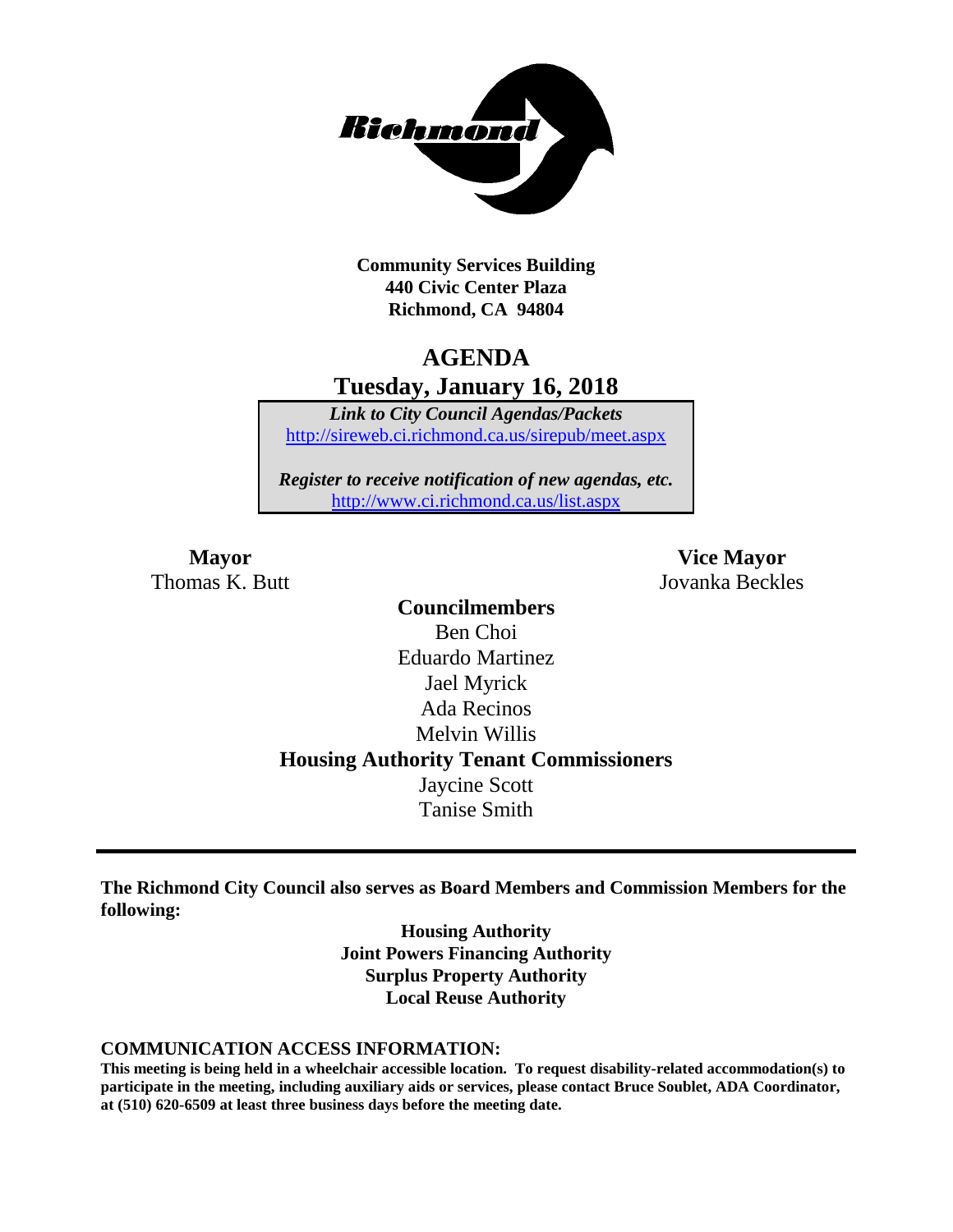# **MEETING PROCEDURES**

The City of Richmond encourages community participation at its City Council meetings and has established procedures that are intended to accommodate public input in a timely and time-sensitive way. As a courtesy to all members of the public who wish to participate in City Council meetings, please observe the following procedures:

**PUBLIC COMMENT ON AGENDA ITEMS:** Anyone who desires to address the City Council on items appearing on the agenda must complete and file a pink speaker's card with the City Clerk **prior** to the City Council's consideration of the item. Once the City Clerk has announced the item, no person shall be permitted to speak on the item other than those persons who have submitted their names to the City Clerk. Your name will be called when the item is announced for discussion. **Each speaker will be allowed up to TWO (2) MINUTES to address the City Council on NON-PUBLIC HEARING items listed on the agenda. Speakers are allowed up to THREE (3) minutes on PUBLIC HEARING items.**

**OPEN FORUM FOR PUBLIC COMMENT:** Individuals who would like to address the City Council on matters not listed on the agenda or on items remaining on the consent calendar may do so under Open Forum. All speakers must complete and file a pink speaker's card with the City Clerk **prior** to the commencement of Open Forum. The amount of time allotted to individual speakers shall be determined based on the number of persons requesting to speak during this item. **The time allocation for each speaker will be as follows:** 15 or fewer speakers, a maximum of 2 minutes; 16 to 24 speakers, a maximum of 1 and one-half minutes; and 25 or more speakers, a maximum of 1 minute.

#### **SPEAKERS ARE REQUESTED TO OCCUPY THE RESERVED SEATS IN THE FRONT ROW BEHIND THE SPEAKER'S PODIUM AS THEIR NAME IS ANNOUNCED BY THE CITY CLERK.**

**CONSENT CALENDAR:** Consent Calendar items are considered routine and will be enacted, approved or adopted by one motion unless a request for removal for discussion or explanation is received from the audience or the City Council. A member of the audience requesting to remove an item from the consent calendar must first complete a speaker's card and file the card with the City Clerk **prior** to the City Council's consideration of Agenda Review. Councilmembers who request to remove an item from the consent calendar must do so during Agenda Review. An item removed from the Consent Calendar may be placed anywhere on the agenda following the City Council's agenda review.

**CONDUCT AT MEETINGS:** Richmond City Council meetings are limited public forums during which the City strives to provide an open, safe atmosphere and promote robust public debate. Members of the public, however, must comply with state law, as well as the City's laws and procedures and may not actually disrupt the orderly conduct of these meetings. The public, for example, may not shout or use amplifying devices, must submit comment cards and speak during their allotted time, may not create a physical disturbance, may not speak on matters unrelated to issues within the jurisdiction of the City Council or the agenda item at hand, and may not cause immediate threats to public safety.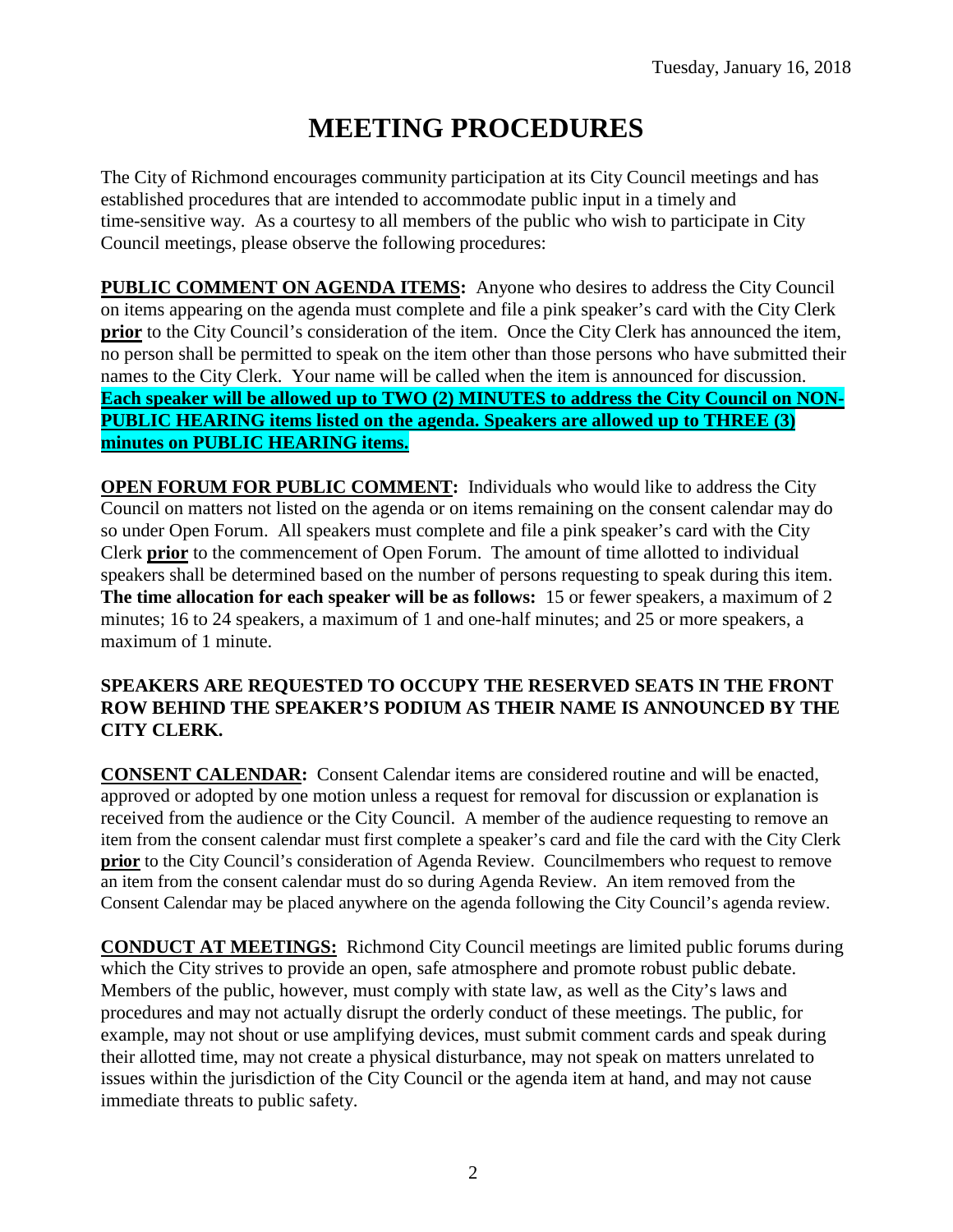**CITY HARASSMENT POLICY:** The City invites public comment and critique about its operations, including comment about the performance of its public officials and employees, at the public meetings of the City Council and boards and commissions. However, discriminatory or harassing comments about or in the presence of City employees, even comments by third parties, may create a hostile work environment, if severe or pervasive. The City prohibits harassment against an applicant, employee, or contractor on the basis of race, religious creed, color, national origin, ancestry, physical disability, medical condition, mental disability, marital status, sex (including pregnancy, childbirth, and related medical conditions), sexual orientation, gender identity, age or veteran status, or any other characteristic protected by federal, state or local law. In order to acknowledge the public's right to comment on City operations at public meetings, which could include comments that violate the City's harassment policy if such comments do not cause an actual disruption under the Council Rules and Procedures, while taking reasonable steps to protect City employees from discrimination and harassment, City Boards and Commissions shall adhere to the following procedures. If any person makes a harassing remark at a public meeting that violates the above City policy prohibiting harassment, the presiding officer of the meeting may, at the conclusion of the speaker's remarks and allotted time: (a) remind the public that the City's Policy Regarding Harassment of its Employees is contained in the written posted agenda; and (b) state that comments in violation of City policy are not condoned by the City and will play no role in City decisions. If any person makes a harassing remark at a public meeting that violates the above City policy, any City employee in the room who is offended by remarks violating the City's policy is excused from attendance at the meeting. No City employee is compelled to remain in attendance where it appears likely that speakers will make further harassing comments. If an employee leaves a City meeting for this reason, the presiding officer may send a designee to notify any offended employee who has left the meeting when those comments are likely concluded so that the employee may return to the meeting. The presiding officer may remind an employee or any council or board or commission member that he or she may leave the meeting if a remark violating the City's harassment policy is made. These procedures supplement the Council Rules and Procedures relating to disruption of orderly conduct at Council meetings.

Any law enforcement officer on duty or whose service is commanded by the presiding officer shall be Sergeant-at-Arms of the Council meetings. He/she, or they, shall carry out all orders and instructions given by the presiding officer for the purpose of maintaining order and decorum at the Council meetings (City Council Rules of Procedure and Order Section III F, RMC Section 2.12.030).

**\*\*\*\*\*\*\*\*\*\*\*\*\*\*\*\*\*\*\*\*\*\*\*\*\*\*\*\*\*\*\*\*\*\*\*\*\*\*\*\*\*\*\*\*\*\*\*\*\*\*\*\*\*\*\*\*\*\***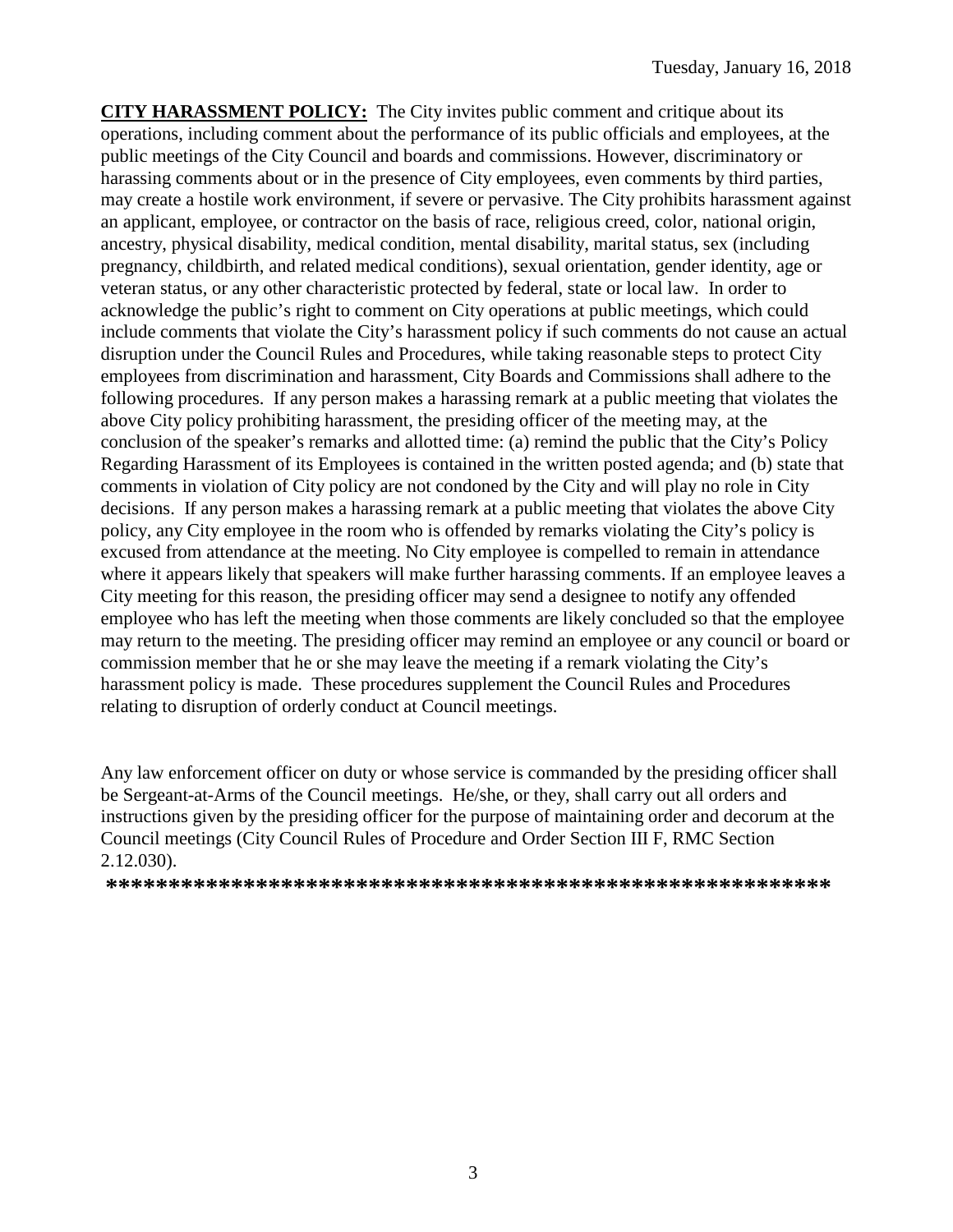# **OPEN SESSION TO HEAR PUBLIC COMMENT BEFORE CLOSED SESSION**

5:00 p.m.

### **A. ROLL CALL**

#### **B. PUBLIC COMMENT BEFORE CLOSED SESSION**

#### **C. ADJOURN TO CLOSED SESSION**

# **CLOSED SESSION**

Shimada Room of the Community Services Building

#### **CITY COUNCIL**

CONFERENCE WITH LEGAL COUNSEL - EXISTING LITIGATION (Subdivision [a] of Government Code Section 54956.9):

Upstream Pt. Molate vs. City of Richmond

San Francisco Baykeeper vs. City of Richmond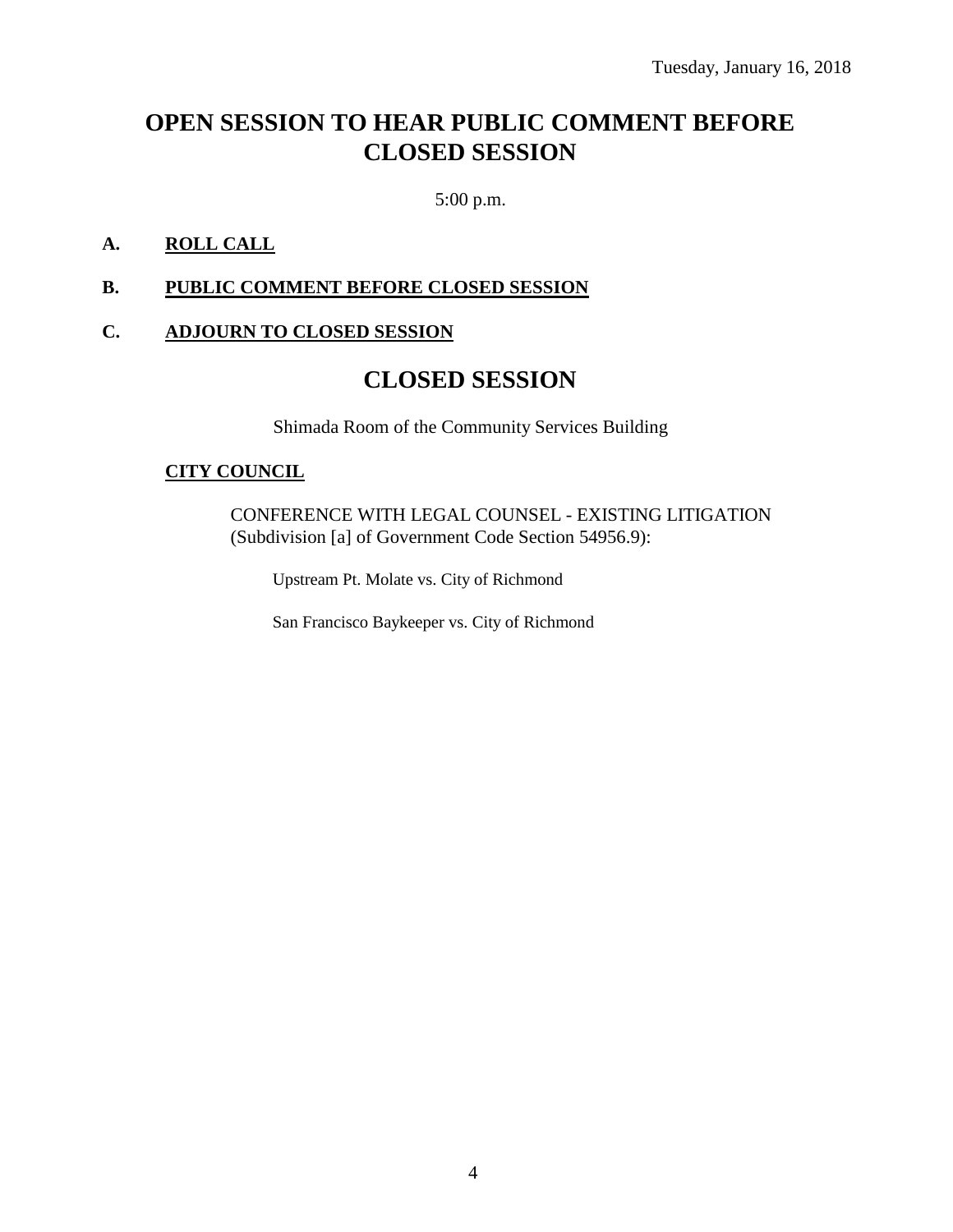# **REGULAR MEETING OF THE SUCCESSOR AGENCY TO THE RICHMOND COMMUNITY REDEVELOPMENT AGENCY AND RICHMOND CITY COUNCIL**

6:30 p.m.

- **A. PLEDGE TO THE FLAG**
- **B. ROLL CALL**
- **C. STATEMENT OF CONFLICT OF INTEREST**
- **D. AGENDA REVIEW**
- **E. ELECTION OF THE NEW VICE MAYOR**
	- **E-1.** ELECTION of Vice Mayor for 2018 Mayor Tom Butt (620-6503).

#### **F. REPORT FROM THE CITY ATTORNEY OF FINAL DECISIONS MADE DURING CLOSED SESSION**

- **G. REPORT FROM THE CITY MANAGER**
- **H. OPEN FORUM FOR PUBLIC COMMENT**

### **I. SUCCESSOR AGENCY TO THE RICHMOND COMMUNITY REDEVELOPMENT AGENCY CONSENT CALENDAR**

**I-1.** ADOPT a resolution approving the Successor Agency to the Richmond Community Redevelopment Agency's Recognized Obligation Payment Schedule and an administrative budget for the period July 1, 2018 through June 30, 2019 ("ROPS 18-19") pursuant to California Health and Safety Code Sections 34177(o) and 34171(a),(b), and 34177(j), respectively - Successor Agency to the Richmond Community Redevelopment Agency (Bill Lindsay 620-6512/Stacie Plummer 620-6930).

## **J. CITY COUNCIL CONSENT CALENDAR**

**J-1.** INTRODUCE an ordinance (first reading) establishing the wages, salary, and compensation for the new classification of Rent Program Services Analyst (Salary Range No. 043D \$5,174 - \$6,187/month) - Human Resources Management Department (Lisa Stephenson/Donna Newton 620-6600).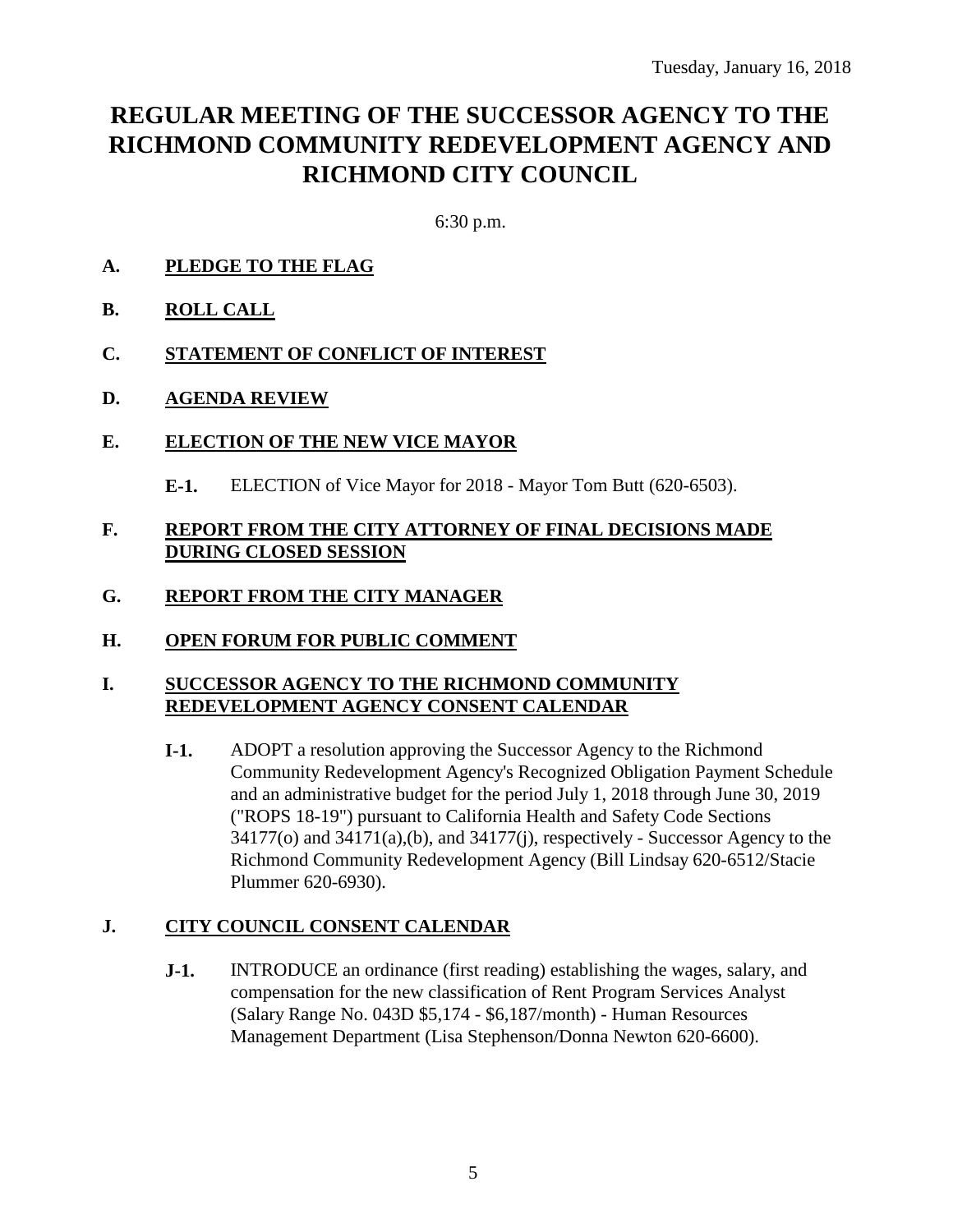- **J-2.** INTRODUCE an ordinance (first reading) establishing the wages, salary, and compensation for the new classification of Rent Program Services Analyst II (Salary Range No. 055D \$6,357 - \$7,684) - Human Resources Management Department (Lisa Stephenson/Donna Newton 620-6600).
- **J-3.** ADOPT a resolution amending the City of Richmond's Position Classification Plan to add the new classification of Rent Program Services Analyst I - Human Resources Management Department (Lisa Stephenson/Donna Newton 620- 6600).
- **J-4.** ADOPT a resolution amending the City of Richmond's Position Classification Plan to add the new classification of Rent Services Analyst II - Human Resources Management Department (Lisa Stephenson/Donna Newton 620-6600).
- **J-5.** ACCEPT and APPROPRIATE a Community Development Block Grant (CDBG) in the amount of \$12,000 for the Library and Cultural Services Department, Library Division and APPROVE an agreement with Contra Costa County for expansion of library services to seniors with the Words on Wheels (WOW) Library Book Van during fiscal year 2017-18 - Library and Cultural Services Department (Katy Curl 620-6554).
- **J-6.** INTRODUCE an ordinance (first reading) amending Richmond Municipal Code Sections 9.20.150 and 9.20.155 to update the solid waste collection rates to reflect an annual Consumer Price Index rate adjustment of 3.25 percent and bulky item collection participation cost adjustments that will go into effect on January 1, 2018 - City Manager's Office (Shasa Curl/Adam Lenz - 620-5537).
- **J-7.** ADOPT an ordinance (second reading) of the City of Richmond amending Sections 3.50.030 and 3.50.040 of the Richmond Municipal Code to change the residency requirements and to extend the terms of office to four years for the Commission on Aging - Councilmember Eduardo Martinez (620-6593).
- **J-8.** APPROVE actions to update the Housing Advisory Commission; APPOINT Anntheia Yvonne Farr, re-appointment, seat #1, term expiration date of November 1, 2019 - Office of the Mayor (Mayor Tom Butt 620-6503).
- **J-9.** APPROVE actions to update the Workforce Development Board; APPOINT Xavier Abrams, reappointment, seat #1, term expiration September 22, 2021, Tony Castillo, reappointment, seat #2, term expiration September 22, 2021, Nathan Tyler, reappointment, seat #4, term expiration September 22, 2021, and Per Lorentzen, reappointment, seat #27, term expiration March 1, 2020 - Office of the Mayor (Mayor Tom Butt 620-6503).
- **J-10.** APPROVE actions to update the Richmond-Shimada Friendship Commission; APPOINT Marilyn Alford, reappointment, seat #2, term expiration date of December 31, 2019 - Office of the Mayor (Mayor Tom Butt 620-6503).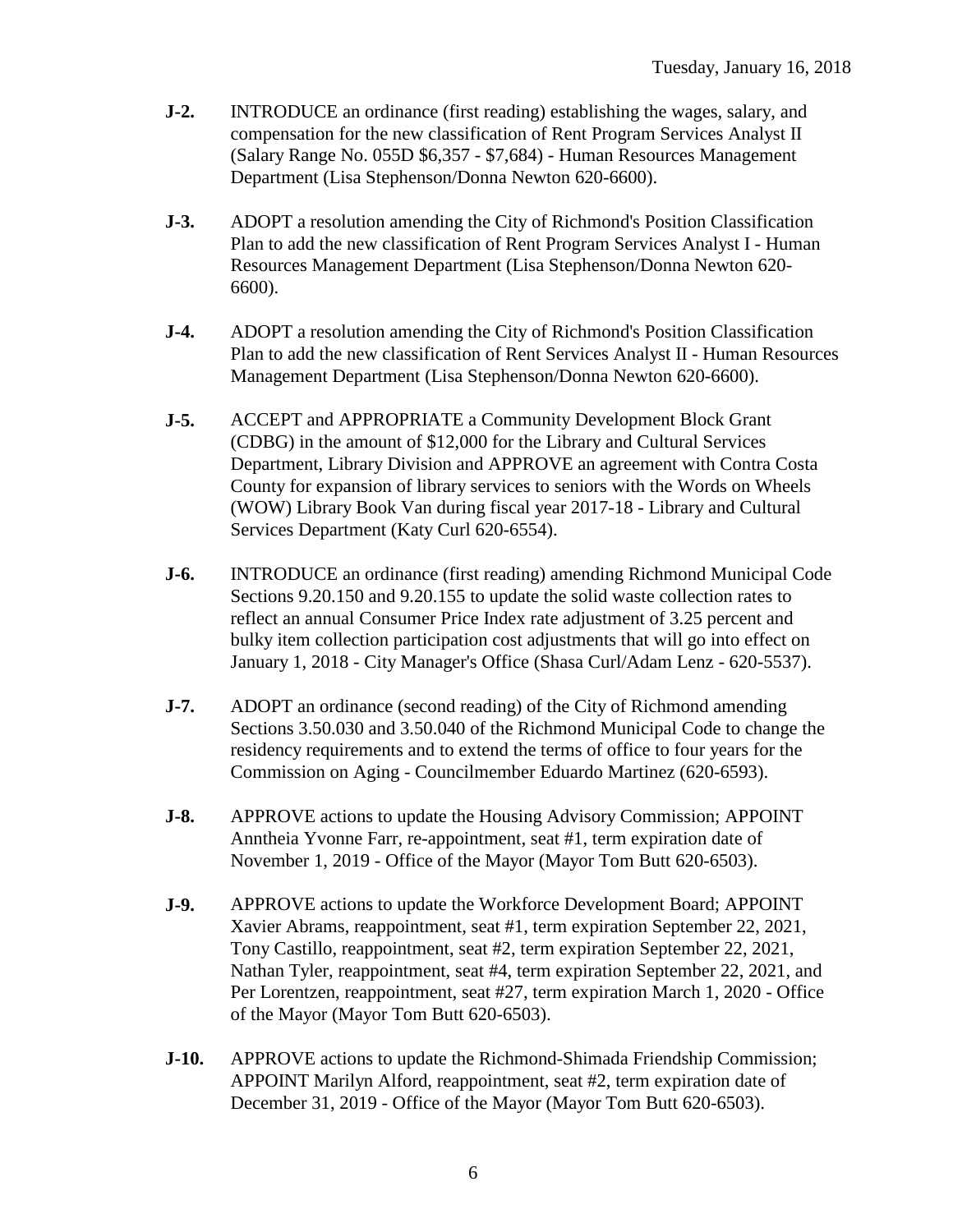- **J-11.** APPROVE actions to update the Human Rights and Human Relations Commission; APPOINT Michael Cervantes, new appointment, seat #3, filling an unexpired term with an expiration date of March 30, 2020 - Office of the Mayor (Mayor Tom Butt 620-6503).
- **J-12.** APPROVE actions to update the Citizens Police Review Commission; APPOINT David Brown, reappointment, seat #1, term expiration November 1, 2020 - Office of the Mayor (Mayor Tom Butt 620-6503).
- **J-13.** ACCEPT and APPROPRIATE \$90,000 in Community Development Block Grant funds to renovate the Booker T. Anderson Community Center gymnasium and courtyard - Community Services Department (Rochelle Monk 620-6511).
- **J-14.** RECEIVE the City's Investment and Cash Balance Report for the month of October 2017 - Finance Department (Belinda Warner/Stacie Plummer 620- 6930).
- **J-15.** RECEIVE the City's Investment and Cash Balance Report for the month of November 2017 – Finance Department (Belinda Warner/Stacie Plummer 620- 6930).
- **J-16.** APPROVE the minutes of the November 21 and 28, 2017, regular meetings of the Richmond City Council - City Clerk's Office (Pamela Christian 620-6513).
- **J-17.** ADOPT a resolution submitting the initiative petition "Richmond Kids First" to the voters at the June 5, 2018, Primary Election - City Clerk's Office (Pamela Christian 620-6513).
- **J-18.** RECEIVE a report on the Richmond Municipal Sewer District for the month of November 2017 - Water Resource Recovery Department (Ryan Smith 620- 5486).

## **K. PUBLIC HEARINGS**

**K-1.** ADOPT a resolution to vacate the Baxter Creek public access easement owned by the City of Richmond, recorded within the property address known as 11965 San Pablo Avenue in the City of El Cerrito, to facilitate development of the parcel for housing - Engineering and Capital Improvement Projects (Yader Bermudez 620-5478/Steven Tam 307-8112).